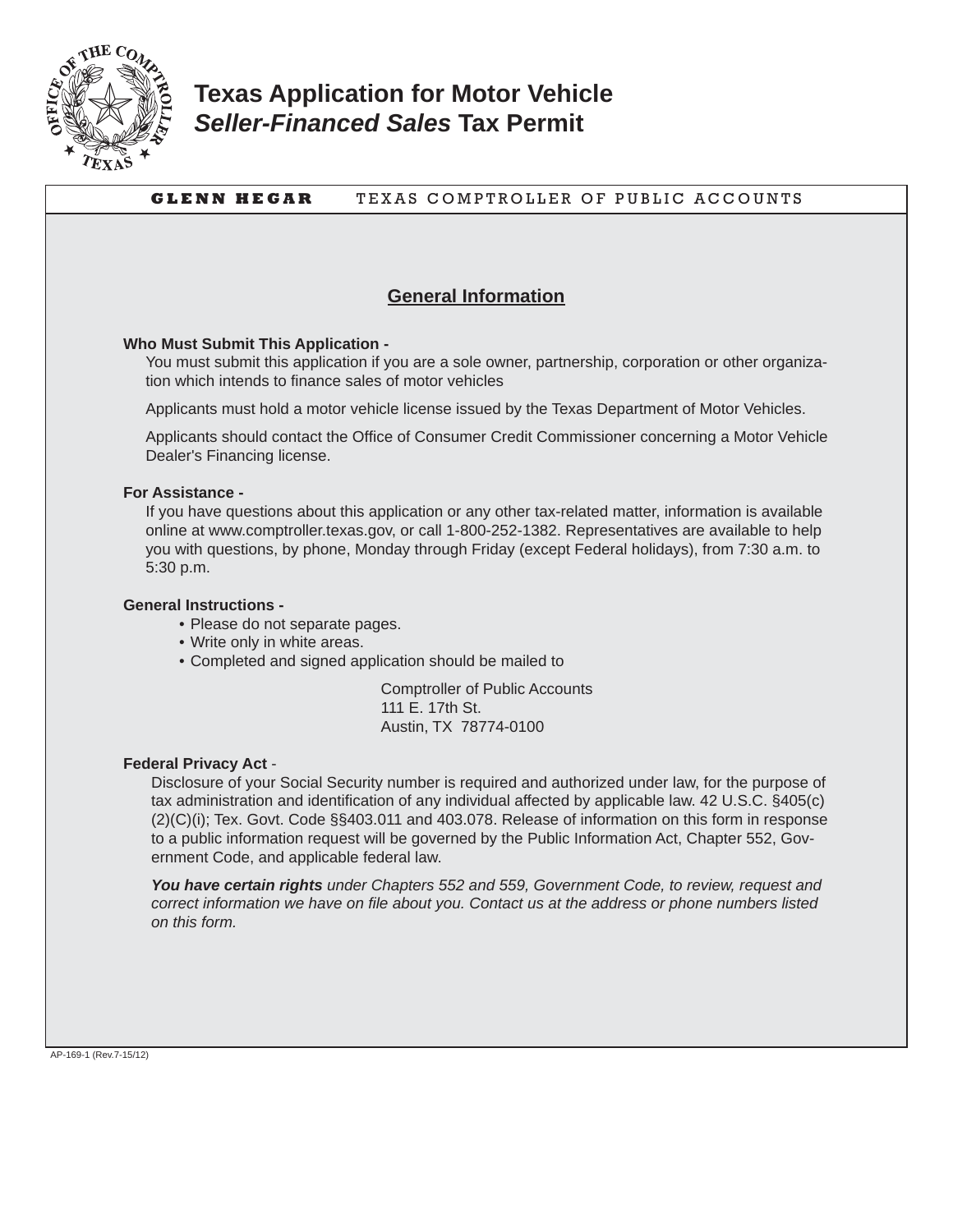|  | <b>Texas Application for Motor Vehicle</b> |  |
|--|--------------------------------------------|--|
|  | <b>Seller-Financed Sales Tax Permit</b>    |  |

AP-169-2 (Rev.7-15/12

**PRINT FORM RESET FORM** 

A P 1 6 9 2 0 W 0 7 1 5 1 2

|                             |      | • Please read instructions.                                                  | • Type or print.                                                                                                   | • Do NOT write in shaded areas.                                                                                                                         | Page 1                |
|-----------------------------|------|------------------------------------------------------------------------------|--------------------------------------------------------------------------------------------------------------------|---------------------------------------------------------------------------------------------------------------------------------------------------------|-----------------------|
|                             |      | <b>SOLE OWNER IDENTIFICATION</b>                                             |                                                                                                                    |                                                                                                                                                         |                       |
|                             |      | 1. Name of sole owner (First name, middle initial and last name)             |                                                                                                                    |                                                                                                                                                         |                       |
|                             |      |                                                                              |                                                                                                                    |                                                                                                                                                         |                       |
|                             |      |                                                                              |                                                                                                                    |                                                                                                                                                         |                       |
|                             |      | 2. Social Security number (SSN)                                              |                                                                                                                    | 3. Taxpayer number for reporting any Texas tax OR Texas Identification                                                                                  |                       |
|                             |      |                                                                              | Check here if you DO NOT                                                                                           | Number if you now have or                                                                                                                               |                       |
|                             |      |                                                                              | have a SSN.                                                                                                        | have ever had one.                                                                                                                                      |                       |
|                             |      | <b>NON-SOLE OWNER IDENTIFICATION</b>                                         | --- All sole owners skip to Item 9. ---                                                                            |                                                                                                                                                         |                       |
|                             |      | 4. Business organization type                                                |                                                                                                                    |                                                                                                                                                         |                       |
|                             |      |                                                                              |                                                                                                                    |                                                                                                                                                         |                       |
|                             |      | Profit Corporation (CT, CF)                                                  | General Partnership (PB, PI)                                                                                       | Business Trust (TF)                                                                                                                                     |                       |
|                             |      | Nonprofit Corporation (CN, CM)                                               | Professional Corporation (AP, AF)                                                                                  | Trust (TR) Please submit a copy of the trust                                                                                                            |                       |
|                             |      | Limited Liability Company (CL, CI)                                           | Business Association (AB, AC)                                                                                      | Real Estate Investment Trust (TH, TI)                                                                                                                   |                       |
|                             |      | Limited Partnership (PL, PF)                                                 | Joint Venture (PV, PW)                                                                                             | Joint Stock Company (ST, SF)                                                                                                                            |                       |
|                             |      | Professional Corporation (CP, CU)                                            | Holding Company (HF)                                                                                               | $\Box$ Estate (ES)                                                                                                                                      |                       |
|                             |      | $\Box$ Other (explain)                                                       |                                                                                                                    |                                                                                                                                                         |                       |
|                             |      |                                                                              |                                                                                                                    |                                                                                                                                                         |                       |
|                             |      |                                                                              | 5. Legal name of partnership, company, corporation, association, trust or other                                    |                                                                                                                                                         |                       |
|                             |      |                                                                              | $1 - 1 - 1 - 1 - 1 - 1 - 1 - 1$                                                                                    |                                                                                                                                                         |                       |
|                             |      |                                                                              |                                                                                                                    |                                                                                                                                                         |                       |
|                             |      |                                                                              | 6. Taxpayer number for reporting any Texas tax OR Texas Identification Number if you now have or have ever had one |                                                                                                                                                         |                       |
|                             |      |                                                                              |                                                                                                                    | $\mathbf{1}$                                                                                                                                            |                       |
|                             |      |                                                                              |                                                                                                                    |                                                                                                                                                         |                       |
| 8.                          |      |                                                                              |                                                                                                                    | $\mathbf{3}$                                                                                                                                            |                       |
|                             |      |                                                                              |                                                                                                                    |                                                                                                                                                         |                       |
| <b>BUSINESS INFORMATION</b> |      | 9. Mailing address                                                           |                                                                                                                    |                                                                                                                                                         |                       |
|                             |      | Street number, P.O. Box or rural route and box number                        |                                                                                                                    |                                                                                                                                                         |                       |
|                             |      |                                                                              |                                                                                                                    |                                                                                                                                                         |                       |
|                             | City |                                                                              | State/province                                                                                                     | County (or country, if outside the U.S.)<br>ZIP code                                                                                                    |                       |
|                             |      |                                                                              |                                                                                                                    |                                                                                                                                                         |                       |
|                             |      |                                                                              |                                                                                                                    |                                                                                                                                                         |                       |
|                             |      | 10. Name of person to contact regarding day to day business operations       |                                                                                                                    | Daytime phone                                                                                                                                           |                       |
|                             |      |                                                                              |                                                                                                                    |                                                                                                                                                         |                       |
|                             |      |                                                                              |                                                                                                                    |                                                                                                                                                         |                       |
|                             |      | If you are a SOLE OWNER, skip to Item 16.                                    |                                                                                                                    |                                                                                                                                                         |                       |
|                             |      |                                                                              | 11. If the business is a Texas profit corporation, nonprofit corporation, professional corporation                 |                                                                                                                                                         |                       |
|                             |      |                                                                              | or limited liability company, enter the file number issued by the Texas Secretary of State                         | File number<br>Month Day                                                                                                                                | Year                  |
|                             |      |                                                                              |                                                                                                                    |                                                                                                                                                         |                       |
|                             |      |                                                                              |                                                                                                                    | 12. If the business is a non-Texas profit corporation, nonprofit corporation, professional corporation or limited liability company, enter the state or |                       |
|                             |      |                                                                              | country of incorporation, charter number and date, Texas Certificate of Authority number and date.                 |                                                                                                                                                         |                       |
|                             |      | State/country of inc.                                                        | Charter number<br>Month Day<br>Year                                                                                | Texas Certificate of Authority number Month Day                                                                                                         | Year                  |
|                             |      |                                                                              |                                                                                                                    |                                                                                                                                                         |                       |
|                             |      |                                                                              |                                                                                                                    |                                                                                                                                                         |                       |
|                             |      |                                                                              | 13. If the business is a corporate entity, have you been involved in a merger within the last seven years?         | If "YES," attach a<br><b>YES</b><br><b>NO</b>                                                                                                           | detailed explanation. |
|                             |      | 14. If the business is a limited partnership or registered limited liability |                                                                                                                    | Number<br><b>State</b>                                                                                                                                  |                       |
|                             |      |                                                                              |                                                                                                                    |                                                                                                                                                         |                       |
|                             |      |                                                                              | 15. Enter information for all partners - Attach additional sheets, if necessary.                                   |                                                                                                                                                         |                       |
|                             |      | *If a general partner is an individual, enter the SSN of the individual.     |                                                                                                                    |                                                                                                                                                         |                       |
|                             |      | Name                                                                         | <b>Title</b>                                                                                                       | Phone (Area code and number)                                                                                                                            |                       |
|                             |      |                                                                              |                                                                                                                    |                                                                                                                                                         |                       |
|                             |      | Home address                                                                 | City                                                                                                               | ZIP code<br><b>State</b>                                                                                                                                |                       |
|                             |      |                                                                              |                                                                                                                    |                                                                                                                                                         |                       |
| <b>TAXPAYER INFORMATION</b> |      | Date of birth<br>"SSN or FEIN<br>Month                                       | Day<br>Year                                                                                                        | Driver license number<br><b>State</b><br>County (or country, if outside the U.S.)                                                                       |                       |
|                             |      |                                                                              | Percent of<br>$\frac{0}{0}$<br>ownership                                                                           |                                                                                                                                                         |                       |
|                             |      |                                                                              |                                                                                                                    |                                                                                                                                                         |                       |
|                             |      | Partner<br>Position held:                                                    | Officer<br><b>Director</b>                                                                                         | Corporate stockholder<br>Record keeper                                                                                                                  |                       |
|                             |      | Name                                                                         | Title                                                                                                              | Phone (Area code and number)                                                                                                                            |                       |
|                             |      |                                                                              |                                                                                                                    |                                                                                                                                                         |                       |
|                             |      | Home address                                                                 | City                                                                                                               | ZIP code<br><b>State</b>                                                                                                                                |                       |
|                             |      |                                                                              |                                                                                                                    |                                                                                                                                                         |                       |
|                             |      | Date of birth<br>*SSN or FEIN<br>Month                                       | Day<br>Year                                                                                                        | Driver license number<br><b>State</b><br>County (or country, if outside the U.S.)                                                                       |                       |
|                             |      |                                                                              | Percent of                                                                                                         |                                                                                                                                                         |                       |
|                             |      |                                                                              | $\frac{0}{0}$<br>ownership                                                                                         |                                                                                                                                                         |                       |
|                             |      | Partner<br>Position held:                                                    | Officer<br><b>Director</b>                                                                                         | Corporate stockholder<br>Record keeper                                                                                                                  |                       |